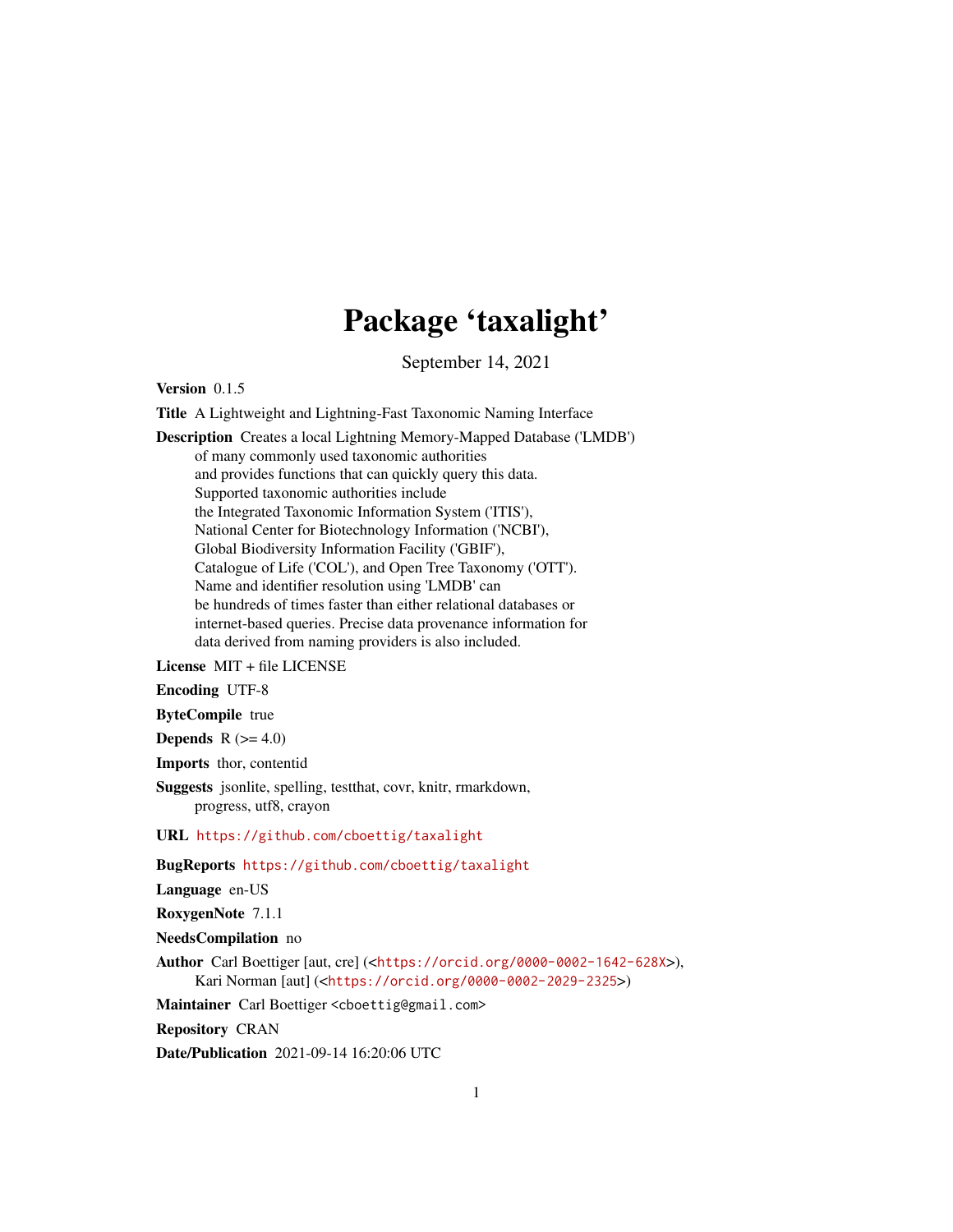## <span id="page-1-0"></span>R topics documented:

| Index |  |  |  |  |  |  |  |  |  |  |  |  |  |  |  |  |  |  |  |  |  |
|-------|--|--|--|--|--|--|--|--|--|--|--|--|--|--|--|--|--|--|--|--|--|
|       |  |  |  |  |  |  |  |  |  |  |  |  |  |  |  |  |  |  |  |  |  |
|       |  |  |  |  |  |  |  |  |  |  |  |  |  |  |  |  |  |  |  |  |  |
|       |  |  |  |  |  |  |  |  |  |  |  |  |  |  |  |  |  |  |  |  |  |
|       |  |  |  |  |  |  |  |  |  |  |  |  |  |  |  |  |  |  |  |  |  |
|       |  |  |  |  |  |  |  |  |  |  |  |  |  |  |  |  |  |  |  |  |  |

| get_ids |  |                         |  | Return the accepted taxonomic identifier, acceptedNameUsageID |
|---------|--|-------------------------|--|---------------------------------------------------------------|
|         |  | given a scientific name |  |                                                               |

#### Description

Return the accepted taxonomic identifier, acceptedNameUsageID given a scientific name

#### Usage

```
get_ids(
  name,
 provider = getOption("tl_default_provider", "itis"),
 version = tl_latest_version(),
 dir = tl\_dir()\mathcal{L}
```
#### Arguments

| name     | character vector of scientific names                                                                                                                                                                                          |
|----------|-------------------------------------------------------------------------------------------------------------------------------------------------------------------------------------------------------------------------------|
| provider | Abbreviation for a known naming provider. Provider data should first be im-<br>ported with [t]_create]. Note: setting provider to "itis_test" is for testing<br>purposes only, use "itis" for the full ITIS data. See details |
| version  | version of the authority to use (e.g. four-digit year)                                                                                                                                                                        |
| dir      | storage location for the LMDB databases                                                                                                                                                                                       |

#### Value

a vector of matching accepted identifiers. Note that if the name provided is considered to be a synonym by the provider, then the ID corresponds to the accepted name and not the synonym. (i.e. get\_names(get\_ids(synonym))) will return the accepted name and not the synonym name.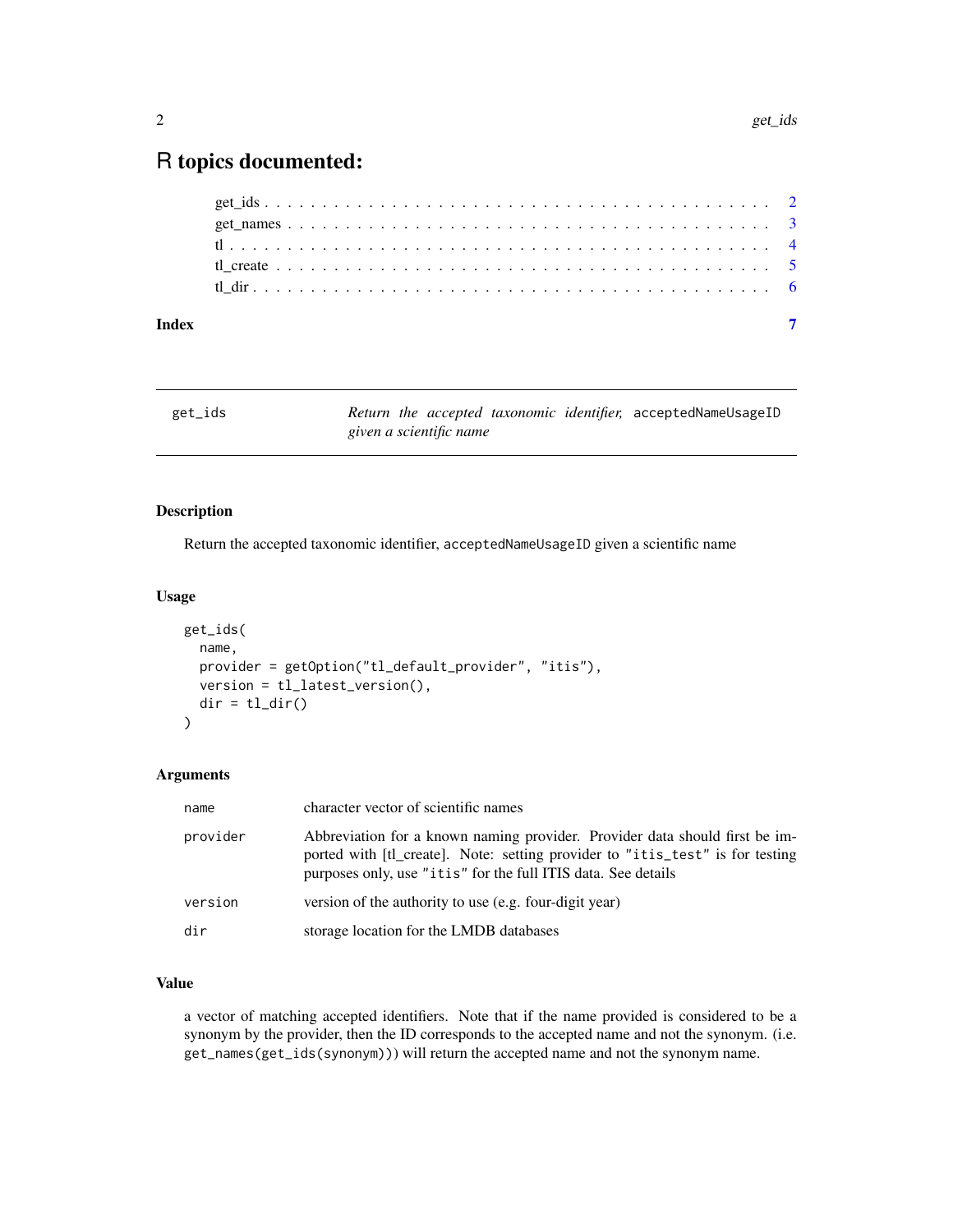<span id="page-2-0"></span>get\_names 3

#### Examples

```
# slow initial import
sp <- c("Dendrocygna autumnalis", "Dendrocygna bicolor")
get_ids(sp, "itis_test") # use "itis_test" test data for example only
```

```
get_names Return scientificName names given taxonomic identifiers
```
#### Description

Return scientificName names given taxonomic identifiers

#### Usage

```
get_names(
  id,
 provider = getOption("tl_default_provider", "itis"),
 version = tl_latest_version(),
 dir = tl\_dir()\mathcal{E}
```
#### Arguments

| id       | a character vector of taxonomic identifiers, including provider prefix                                                                                                                                                        |
|----------|-------------------------------------------------------------------------------------------------------------------------------------------------------------------------------------------------------------------------------|
| provider | Abbreviation for a known naming provider. Provider data should first be im-<br>ported with [t] create]. Note: setting provider to "itis_test" is for testing<br>purposes only, use "itis" for the full ITIS data. See details |
| version  | version of the authority to use (e.g. four-digit year)                                                                                                                                                                        |
| dir      | storage location for the LMDB databases                                                                                                                                                                                       |

#### Value

a vector of matching scientific names

#### Examples

```
# slow initial import
get_names(c("ITIS:180092", "ITIS:179913"), "itis_test") # uses test version
```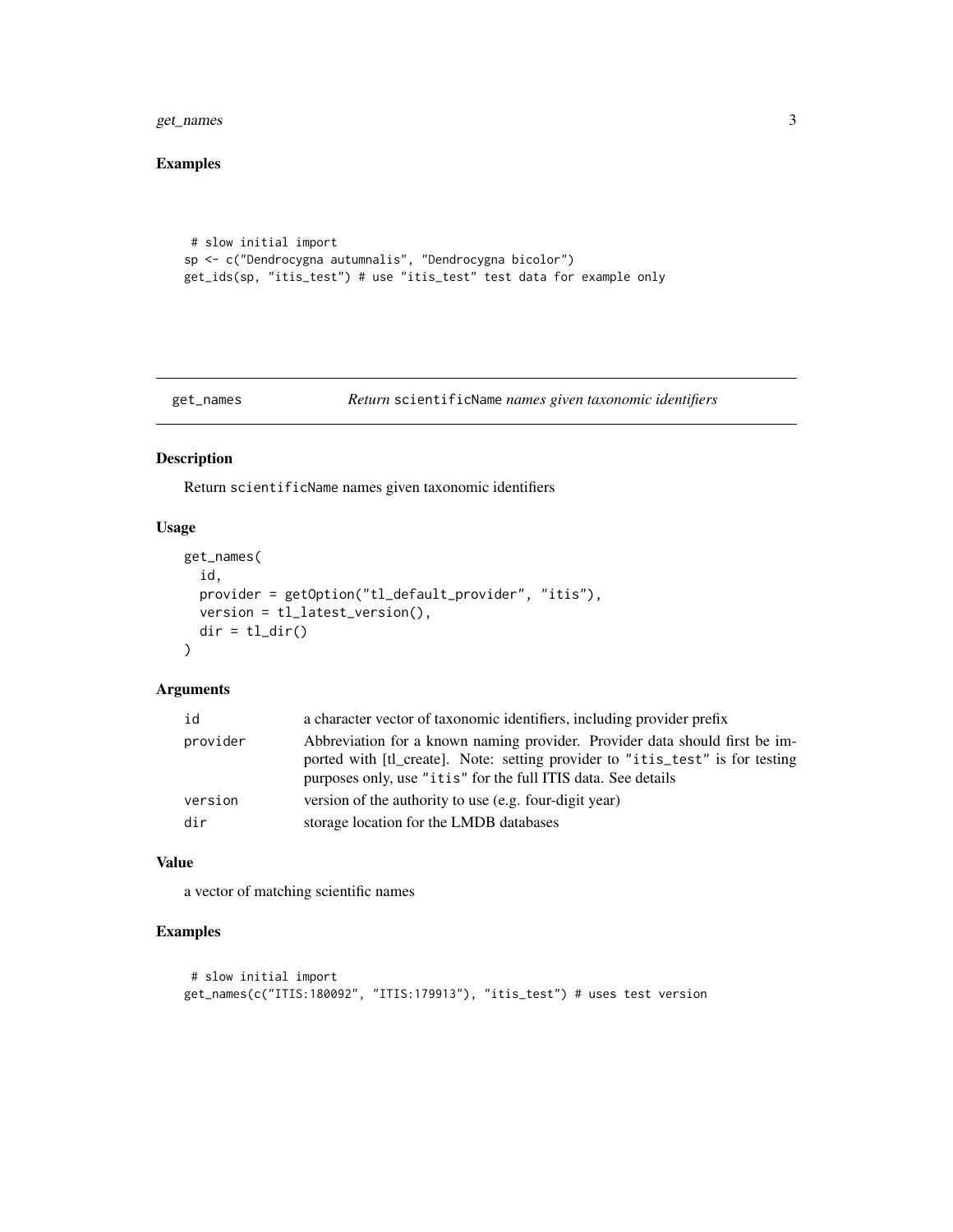#### <span id="page-3-0"></span>Description

taxalight query: rapidly look up scientific names from a local database

#### Usage

```
tl(
  x,
 provider = getOption("tl_default_provider", "itis"),
  version = tl_latest_version(),
  dir = tl\_dir())
```
#### Arguments

| X        | character vector of either scientific names or taxonomic identifiers (with prefix).<br>Can mix and match too.                                                                                                                 |
|----------|-------------------------------------------------------------------------------------------------------------------------------------------------------------------------------------------------------------------------------|
| provider | Abbreviation for a known naming provider. Provider data should first be im-<br>ported with [t]_create]. Note: setting provider to "itis_test" is for testing<br>purposes only, use "itis" for the full ITIS data. See details |
| version  | version of the authority to use (e.g. four-digit year)                                                                                                                                                                        |
| dir      | storage location for the LMDB databases                                                                                                                                                                                       |

#### Details

Naming providers currently recognized by taxalight are:

- itis: Integrated Taxonomic Information System, <https://www.itis.gov/>
- ncbi: National Center for Biotechnology Information, [https://www.ncbi.nlm.nih.gov/](https://www.ncbi.nlm.nih.gov/taxonomy) [taxonomy](https://www.ncbi.nlm.nih.gov/taxonomy)
- col: Catalogue of Life, <http://www.catalogueoflife.org/>
- gbif: Global Biodiversity Information Facility, <https://www.gbif.org/>
- ott: OpenTree Taxonomy: <https://github.com/OpenTreeOfLife/reference-taxonomy>
- itis\_test: a small subset of ITIS, cached locally for testing purposes only.

The default provider is itis, which can be reconfigured by setting tl\_default\_provider in [options].

#### Value

a data.frame in Darwin Core format with rows matching the acceptedNameUsageID or scientific-Name requested.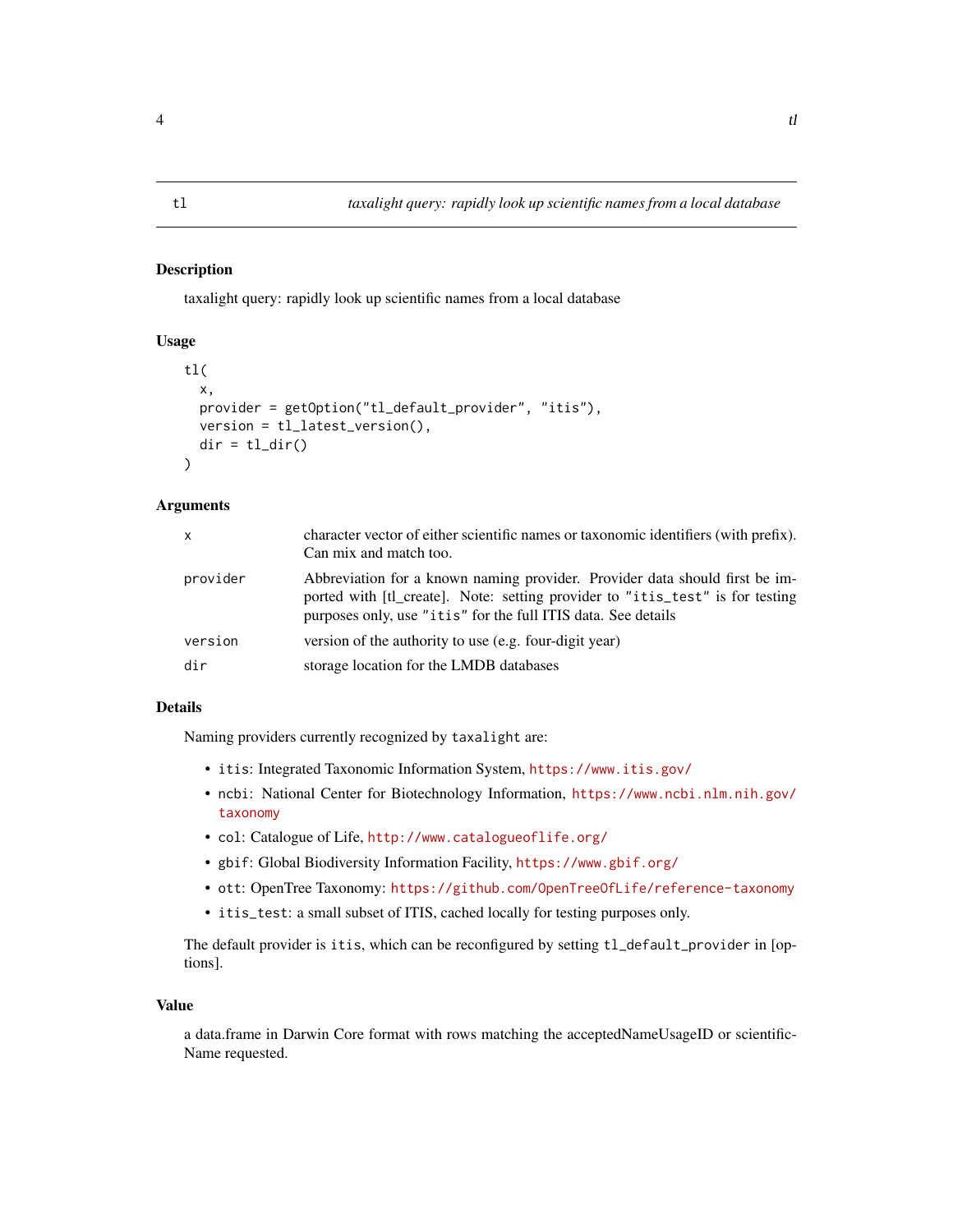<span id="page-4-0"></span>tl\_create 5

#### See Also

[tl\\_create](#page-4-1)

### Examples

```
# slow initial import
sp <- c("Dendrocygna autumnalis", "Dendrocygna bicolor")
id <- c("ITIS:180092", "ITIS:179913")
## example uses "itis_test" provider for illustration only:
tl(sp, "itis_test")
tl(id, "itis_test")
```
<span id="page-4-1"></span>tl\_create *Create a Lightning Memory-Mapped Database (LMDB) for a given provider*

#### Description

Download raw data and store in a local LMDB database. Importing data is a time-consuming step that needs be run only once per machine and will persist through sessions.

#### Usage

```
tl_create(
 provider = getOption("tl_default_provider", "itis"),
 version = tl_latest_version(),
 dir = tl\_dir(),
 lines = 100000L
\mathcal{L}
```
#### Arguments

| provider | Abbreviation for a known naming provider. Provider data should first be im-<br>ported with [t]_create]. Note: setting provider to "itis_test" is for testing<br>purposes only, use "itis" for the full ITIS data. See details |
|----------|-------------------------------------------------------------------------------------------------------------------------------------------------------------------------------------------------------------------------------|
| version  | version of the authority to use (e.g. four-digit year)                                                                                                                                                                        |
| dir      | storage location for the LMDB databases                                                                                                                                                                                       |
| lines    | number of lines to read in each chunk.                                                                                                                                                                                        |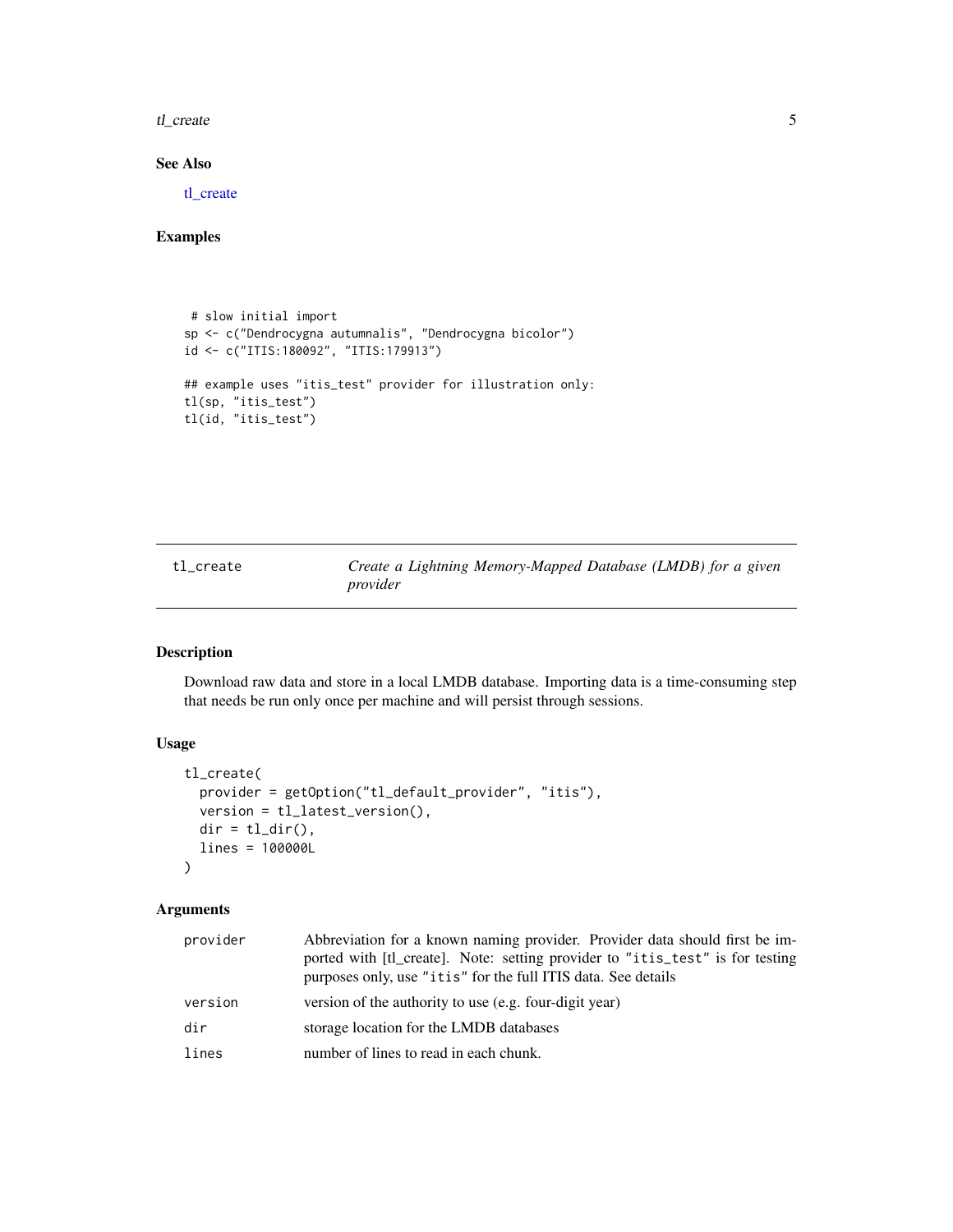#### <span id="page-5-0"></span>Details

Naming providers currently recognized by taxalight are:

- itis: Integrated Taxonomic Information System, <https://www.itis.gov/>
- ncbi: National Center for Biotechnology Information, [https://www.ncbi.nlm.nih.gov/](https://www.ncbi.nlm.nih.gov/taxonomy) [taxonomy](https://www.ncbi.nlm.nih.gov/taxonomy)
- col: Catalogue of Life, <http://www.catalogueoflife.org/>
- gbif: Global Biodiversity Information Facility, <https://www.gbif.org/>
- ott: OpenTree Taxonomy: <https://github.com/OpenTreeOfLife/reference-taxonomy>
- itis\_test: a small subset of ITIS, cached locally for testing purposes only.

The default provider is itis, which can be reconfigured by setting tl\_default\_provider in [options].

#### Examples

```
## example uses "itis_test" for illustration only:
```

```
# test may take > 5s
tl_create("itis_test")
```
tl\_dir *taxalight data directory*

#### Description

taxalight stores data for persistent access in the directory given by tl\_dir() by default. All functions can override this choice by passing an alternative path to the dir argument, or configure the location system-wide by setting the environmental variable TAXALIGHT\_HOME, eg. in their .Renviron file, see [Sys.setenv\(\)](#page-0-0). If unset, the default location is the default for the operating system, as provided by the core R function [tools::R\\_user\\_dir\(\)](#page-0-0). Users can manually purge the data storage at any time by deleting this directory.

#### Usage

tl\_dir()

#### **Examples**

tl\_dir()